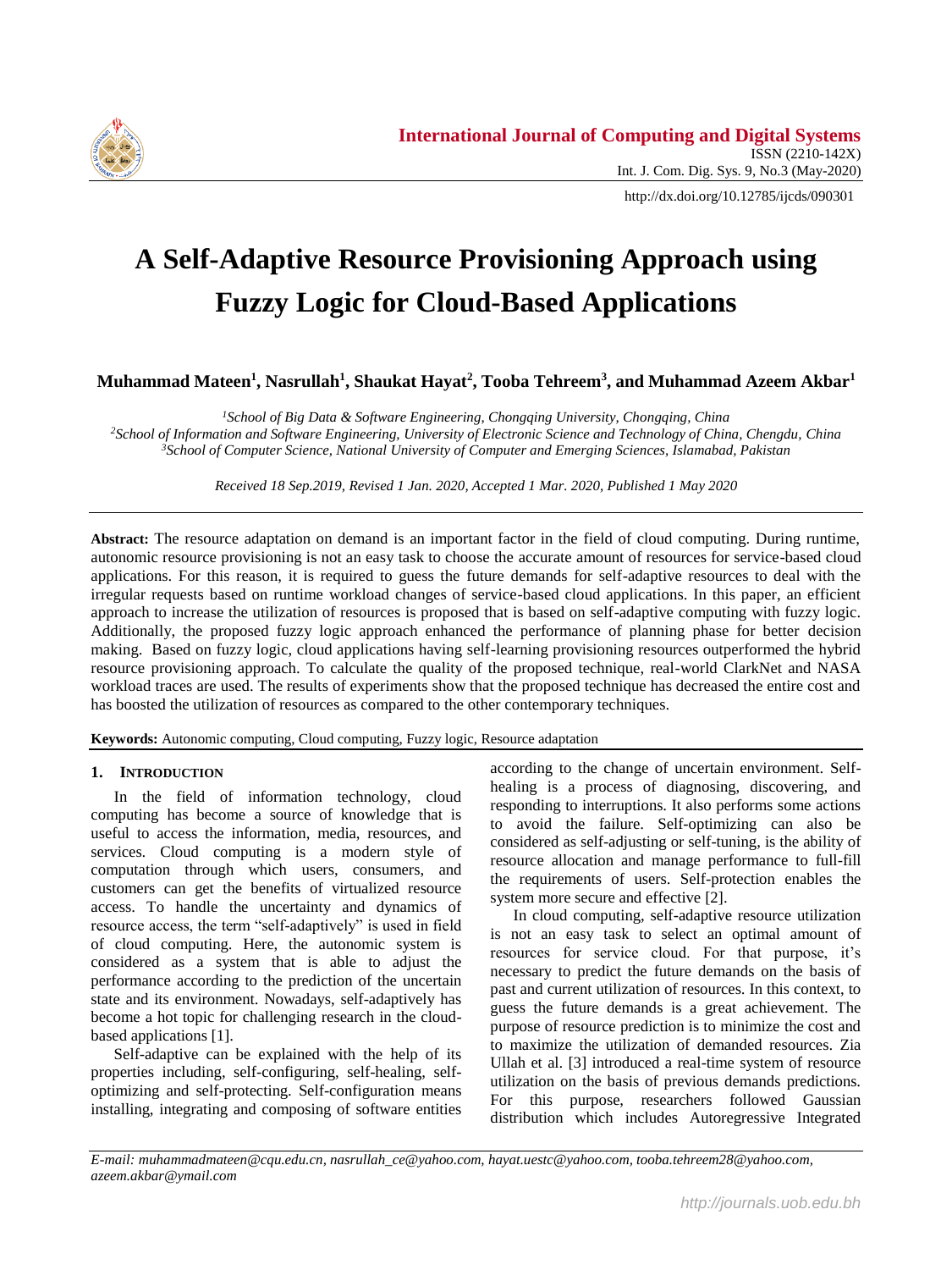Moving Average (ARIMA) and Autoregressive Neural Network (AR-NN). In the experiment, the reported system was evaluated by real traces of central processing unit utilization in the context of infrastructure as a service cloud.

In the cloud-based applications, business models are designed to facilitate the customers. The demand for Software as a Service (SaaS) is highly encouraged due to the user-friendly environment in cloud computing. In large-scale distributed systems, it's a challenge to manage the distributed servers. Iranpour et al. [\[4\]](#page-6-3) presented an algorithm to resolve the distributed resource management problem. According to the reported work, the load balancing and admission control was handled in large scales and was scalable to control the tasks by dividing to the proxy and application servers. The advantage of the division is to manage the tasks and resources independently. The main part of the work was to manage the admission process of requests. Self-provisioning type-2 fuzzy controllers are introduced to manage the load balancing and admission control for large-scale distributed systems.

In parallel applications, cloud elasticity can play a significant role to access the designated demands of resources. Time-consuming proactive and threshold-based reactive elasticity approaches are commonly used to achieve the task of cloud elasticity. In this context, the researcher introduced elasticity technique in [\[5\]](#page-6-4) for cloudbased parallel applications named as Helpar. The reported technique defines an elasticity architecture that applies to the runtime values of upper and lower thresholds. Runtime values are achieved from Live Thresholding (LT) technique to control the elasticity. With the Helpar technique, users can easily run the applications through the lightweight plug and play service at the Platform as a Service (PaaS) level of a cloud.

In public cloud computing, scheduling strategy is used to improve the processing time, response time, and entire cost. In [\[6\]](#page-6-5) researchers presented that fuzzy logic can progress the scheduling strategy of process and response time for cloud-based applications. During runtime applications of cloud computing, resources are assigned according to the demands. Parallel processing of distributed systems can create workload in cloud computing. To address this problem, researcher introduced an approach to design self-provisioning autoscalar. The comparison of two reinforcement learning (RL) methods, including Fuzzy Q-Learning and Fuzzy SARSA Learning was performed to reduce the total activation cost and save the service level agreements (SLA) violations [\[7\]](#page-6-6). A self-adaptation of resource provisioning is a current challenge to minimize the entire cost and maximize the resource utilization. This problem can be resolved by various methods including reinforcement learning, hybrid approaches, and also with the help of fuzzy logic. In the proposed technique, we extended the planning phase of existing technique [\[8\]](#page-6-7) to improve the results with the application of fuzzy logic.

Rest of the paper is organized as, introduction of autonomic resource provisioning in cloud computing is presented in section 2. The proposed method is defined in section 3 and experimental results are presented in section 4. At the end, section 4 concludes the discussion.

## **2. RELATED WORK**

In the cloud computing, during autonomic resource provisioning, add and remove of resources is a challenging task due to the fluctuations of workload, cost, and few other quality parameters. Ghobaei-Arani et al. [\[8\]](#page-6-7) introduced a self- adaptive resource provisioning technique for cloud-based applications. A hybrid approach is introduced with the combination of reinforcement learning and autonomic computing. IBM [\[9\]](#page-6-8) introduced a reference model named as MAPE (Monitor, Analysis, Plan, and Execute) loop to achieve the autonomic computing. Russel and Norvig [\[10\]](#page-6-9) designed a general agent model that is relevant to the MAPE control loop. In this model, an intelligent machine identifies the current situation with the help of sensors and utilizes the achieved information for the decision making of execution in the environment. In [\[8\]](#page-6-7) control MAPE loop technique was applied as a collaboration of the applied approach. In the first part of MAPE loop, all the information related to resources is monitored and in the analysis phase, achieved information is used to guess the resource utilization for future. In the next phase, planning is performed for the reasonable resource adaptation and at the end, execution of selected resources is applied. In the proposed technique, we extended the planning phase according to the future work of [\[8\]](#page-6-7) to improve the results with the application of fuzzy logic.

In the cloud-based applications, the main focus of research is to improve performance [\[11\]](#page-6-10), save energy [\[12\]](#page-6-11) and increase profit [\[13\]](#page-6-12). Ramzezani [\[14\]](#page-6-13) introduced a prediction technique of virtual machine (VM) migration and VM workload using fuzzy based systems. Ramzezani presented a simple model for prediction, not in a detailed way. On other hand, [\[15\]](#page-6-14) explained a fuzzy prediction technique to control the fluctuation of the workload with the use of type1 and type 2 fuzzy logic based systems. With the use of a fuzzy algorithm, the performance of the prediction technique is better but the accuracy is reduced.

Many machine learning algorithms are used to predict the workload of resources, because of a nonlinear feature of workload. The neural network is widely used as a prediction approach in different areas of service computing [\[10\]](#page-6-9). Specifically, to predict the workload, sliding window technique [\[16\]](#page-6-15), exponential smoothing method [\[17\]](#page-6-16), and auto regression model [\[18\]](#page-6-17) are used as predicting methods. The fuzzy neural network is also used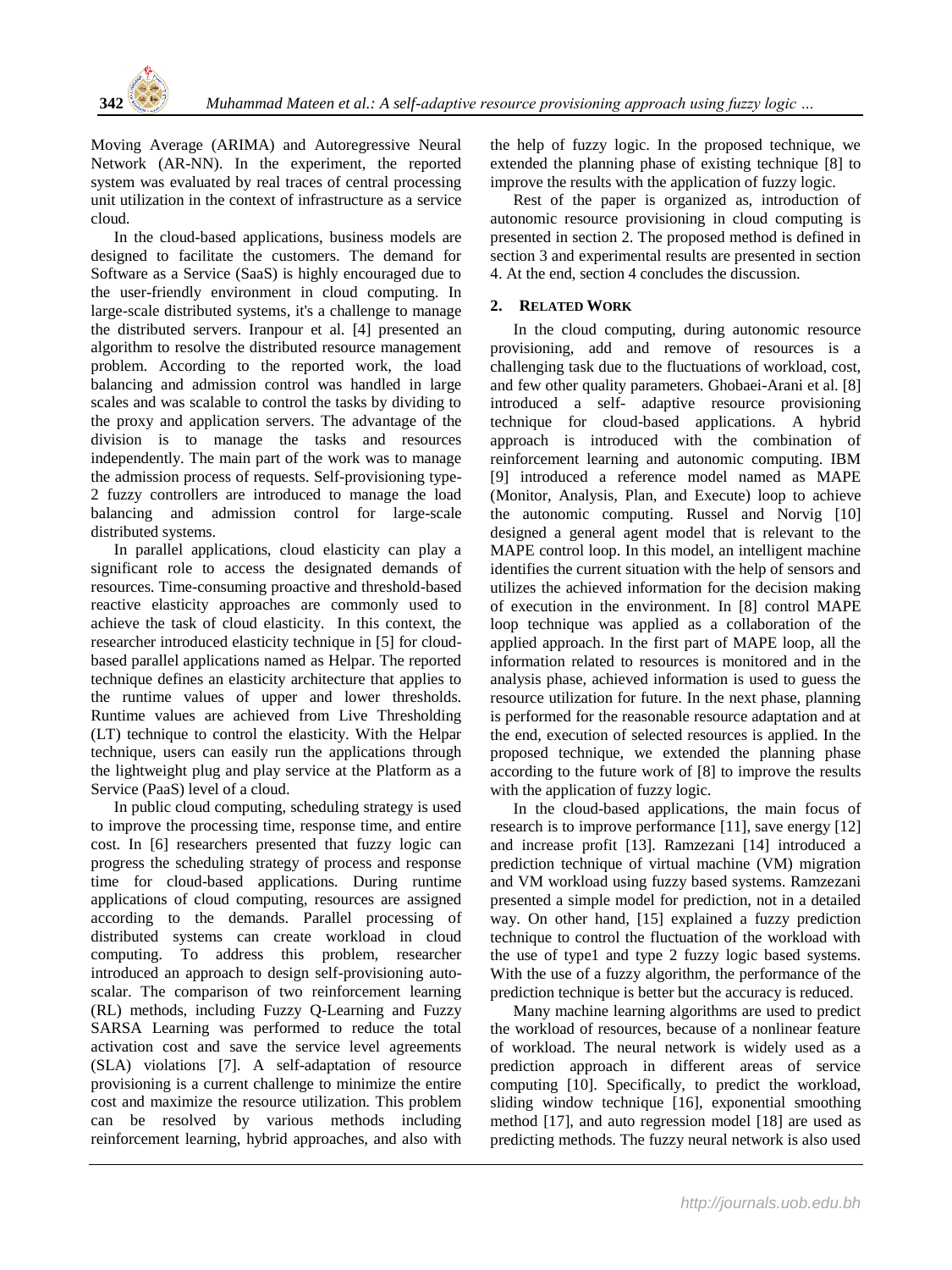to obtain better results of prediction in the case of workload.

The fuzzy control system is widely used for effective resource provisioning in cloud-based applications. In [\[19\]](#page-6-18), a novel approach was presented on the basis of the neurofuzzy controller autonomic resource provisioning method. According to the extended approach, researchers reconfigure the different resources of cloud-based virtual machines to manage the fluctuations of workload. The reported technique was applied on Xen virtualized cloudbased environment and the obtained results show that NFC adaptive resource provisioning performed better than the existing fuzzy logic systems in terms of SLA violations and minimum cost of resource utilization.

In [\[20\]](#page-6-19) researchers introduced the architectural principles to increase the utilization of resources and decrease the total cost. According to the architectural principles, researchers can improve the operation and development of autonomic cloud-based systems. In the field of services computing, heterogeneous and distributed cloud-based architectures become a cause of uncertainty that is not sufficiently addressed. For this challenge, the declared architectural principles focused on self-adaptive architectural patterns and principles for model-based and control-theoretic architectures.

In the cloud-based systems, the exponential increases in the data centers with a lot of computational nodes exist. Because of this problem, resource scaling method is introduced that is based on the migration technique. Son et al. [\[21\]](#page-6-20) explained the resource scaling technique on the basis of fuzzy logic systems. The reported technique was used to reduce the energy efficiency effect by a metric. To minimize the resource utilization cost and to increase the profit of cloud-based applications, fuzzy systems perform better roles.

In the cloud-based applications, Ramezani et al. [\[22\]](#page-6-21) introduced a novel VM workload predication technique with the help of fuzzy logic. According to their problem statement, sometimes historical data cannot help for prediction technique, so fuzzy based workload prediction approach is introduced that observes both current and historical virtual machine utilization and also to predict VMs which have poor performance. This technique can also guess the utilization of actual machine resources for the discovery of virtual resource. In [\[23\]](#page-6-22), Wei, Y., et al. presented self-provisional rental approach to facilitate the SaaS providers and help to the adjustment decisions for IaaS on the basis of Q-learning.

#### **3. PROPOSED TECHNIQUE**

The proposed method better explained the utilization of resources and reduces the cost as compared to the hybrid approach. In the hybrid resource allocation technique, reinforcement learning and self-adaptive technique were used simultaneously, and there was a problem about the failure to convince the initial cost of

the virtual machine. For the maximum utilization of resources and to reduce the cost, a novel approach is proposed with the use of fuzzy logic. As the fuzzy logic approach is easy to understand and also simple to implement. In the hybrid autonomous resource provisioning technique, control MAPE-K loop is used for autonomic control. In the MAPE-loop, there are four main phases, including, (M) monitor, (A) analysis, (P) planning, and (E) execution. In the proposed model, fuzzy logic is implemented on the planning phase for better decision making to add and remove the resources as shown in Figure 1.

Figure 1 demonstrates the proposed fuzzy logic resource allocation framework on the basis of MAPE loop. The whole structure of proposed technique contains three layers named as SaaS, PaaS, and IaaS layers. The SaaS layer contains cloud services recommended by SaaS providers to the end users. The Platform as a Service layer works for resource allocation to the cloud services provided by the SaaS layer. The responsibility of this layer is to control the resource allocation algorithm on the basis of MAPE loop. The end users send requests for the utilization of cloud services that are provided by a SaaS provider. The IaaS layer contains data centers to the host the virtual machines and it also offers virtual machines to the SaaS providers. Furthermore, it dispatches virtual machines to execute on the provisional resources. To own the cloud application, SaaS provider plays a hosting role for it. SaaS utilizes the entire resources of data centers as well as leases resources to the third party IaaS providers including Amazon. Moreover, there are two kinds of SLA, including resource SLA and user SLA. The resource SLA is the deal with IaaS provider and the SaaS provider and also includes data transfer speed, processing speed, VM type and service time. Similarly, the user SLA is a deal between users, SaaS providers and also includes some basic terms such as request length, budget, penalty rate and deadline. In this work, the main focus is about the fuzzy logic based relations of SaaS provider and users, calculation of SLA violations. The main goal of fuzzy based planner is to maximize the profit. To attain this goal, the main purpose of SaaS providers is to reduce the payment for the use of resources offered by IaaS and also quality of service requirements for the end users.

### *A. Proposed Planning Phase*

In this phase, fuzzy logic approach is proposed to obtain the optimal solution. It is also considered as the main component of the proposed model. In the Markov Decision Process (MDP) model there are three states to specify the requirements of resource provisioning including, requirement under-provisioned and overprovisioned. In Figure 2, there is a detailed representation of the fuzzy logic system, in which planner receives historical data from the analyzer and plan it as a cloud workload service *Ci* with every time interval *∆t*, after that the process of fuzzification is applied and move the control to the dataset/ workload traces. On the next step,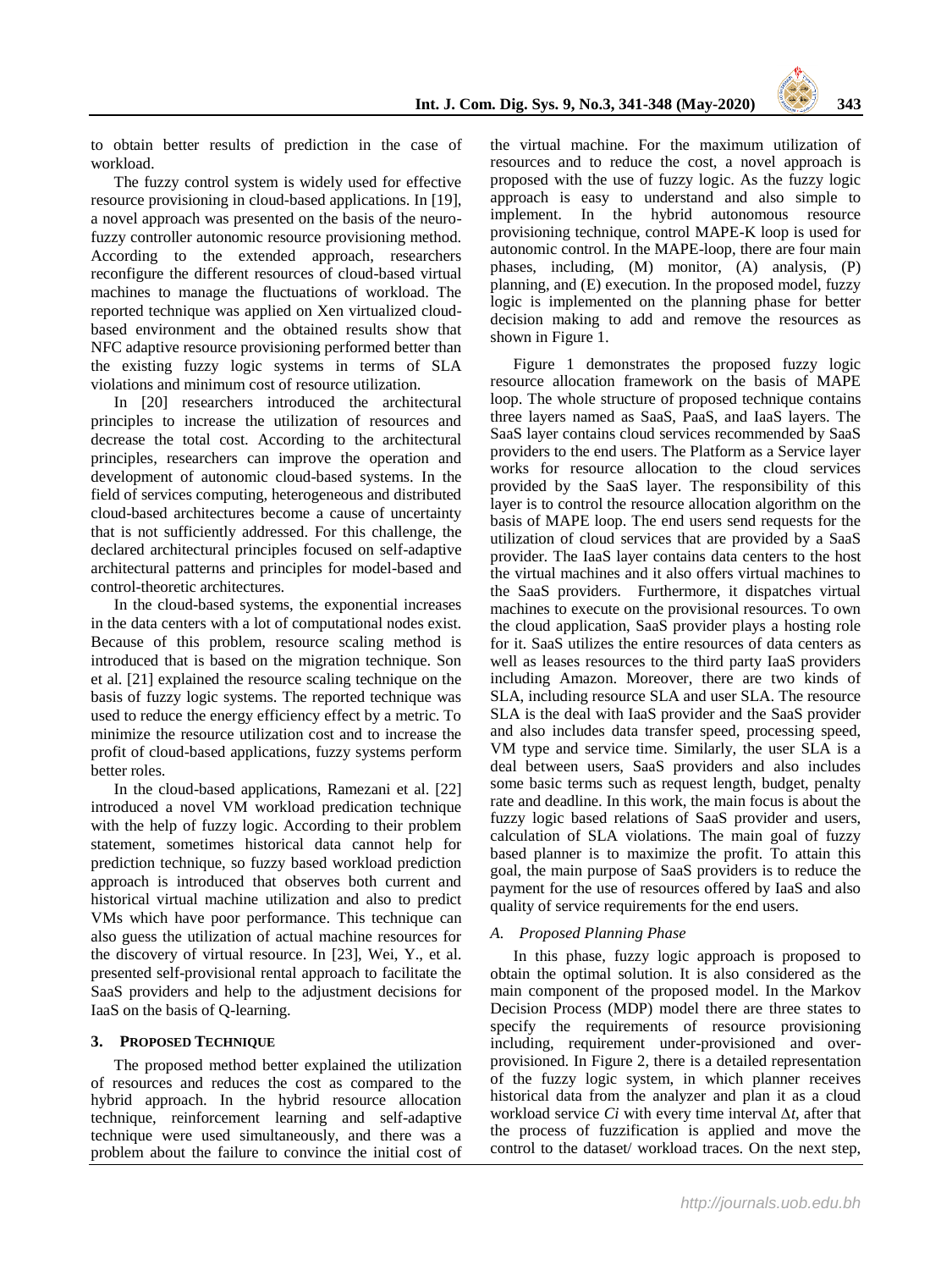

fuzzy rule construction is performed and gets better decision making results. The monitor part is used to collect the information belongs to the users and resources. It can also be divided into two parts one for user monitoring and other for resource monitoring. In resource monitoring, there is knowledge about matrices of storage, computation and also network traffic. User monitoring contains the information of workload including (the type of request, request rate, size of the request, pending request, processed request, dropped request) received by users. In the analyzer phase, collected information is processed for analysis that the data is standardized according to the service level agreements. Execution phase is divided into two parts, one of them is VM manager and other is a load balancer. The load balancer is responsible to collect the user's requests and assign them to the proper VM followed by load balancing rules. But VM manager is used to directly execute the actions specified by the planner.



Figure 1. Proposed fuzzy logic resource provisioning framework based on the control MAPE loop

Fuzzy logic-based provisioning technique is a brain of the self-adaptive resource allocator model. It is used to determine the coefficient of the CPU controller, to find out the number of cores. It can be done with the help of fuzzy logic approach. Sensor part is used to collect the information about virtual machines. Information includes the number of threads by the application and its loading status. The obtained values are used into the fuzzy logic planner for efficient decision making.

Ghobaei-Arani et al. [\[8\]](#page-6-7) introduced the control MAPE loop model for self-adaptive resource allocation. In the section of future work, researchers discussed the fuzzy logic system to extend the planning phase to obtain better results of autonomic resource provisioning. In the proposed method, the extended research work is

implemented with the use of fuzzy logic and attained better results from the hybrid approach. The proposed model is shown in the Figure 2 which better explains the fuzzy logic based autonomic resource provisioning approach.

Fuzzy logic based resource provisioning approach is handled with the MAPE control loop. In this portion, the detail about the proposed fuzzy logic based resource provisioning algorithm in the cloud applications is demonstrated. In the cloud-based system, the novel algorithm runs until there will be no running cloud-based services remain in the software as a service provider. Algorithm demonstrates the MAPE loop and supervises the virtual machines that are assigned to every cloudbased service *Ci* in the interval of time *∆t*. Initially,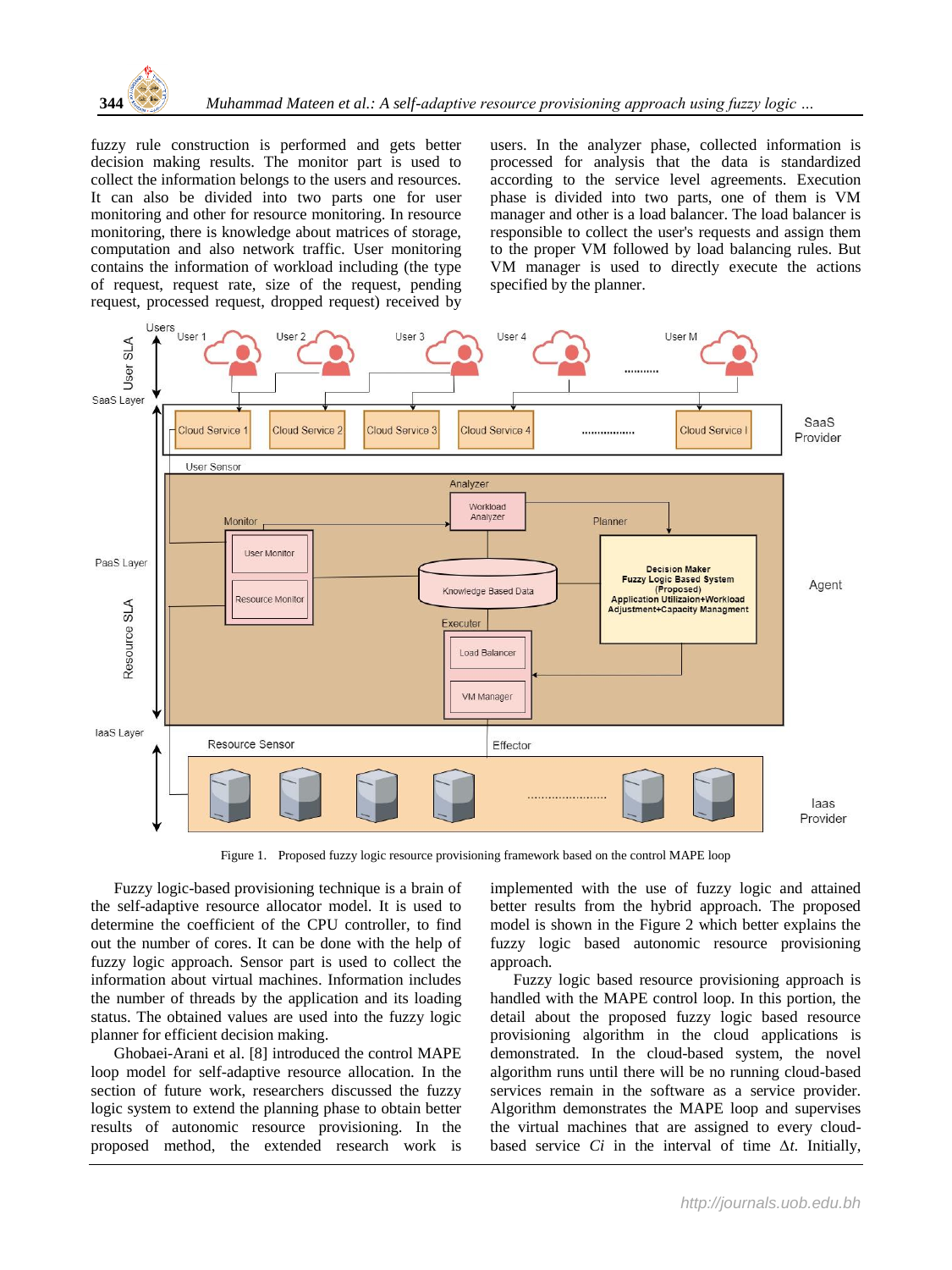algorithm boosts itself for the proper number of virtual machines based on the prediction technique (line1).

For each cloud service *Ci,* provided by SaaS-based on fuzzy logic executes in loop, with the time interval *∆t*

(line4). After that MAPE control executes in the specific interval of time for favorable resource allocation regarding the workload of cloud-based services (lines 5 to 10).



Figure 2. The Proposed Fuzzy Logic Control System

Algorithm 1: Pseudo Code for Fuzzy Logic-based Resource Provisioning Technique *1: Start: Initialize specific number of VMs 2: While (Cloud system is running and at the start of interval ∆t with fuzzy logic) do 3: begin 4: for (cloud service Ci at the interval ∆t with fuzzy logic) do 5: begin 6: Monitor 7: Analyzer 8: Planner/\*Fuzzy logic-based decisions making \*/ 9: Execute 10: End for 11: End while* 7: if  $(C_i(t))$  upper threshold then current-state = over*utilization 8: else if (Ci(t)<lower threshold) then currentstate=under-utilization 9: else current-state=normal-utilization 10: end while 11: if (prediction value*  $(C_i) > f_i (\Delta t)$ *) then nextstate=over-utilization 12: else if (prediction value*  $(C_i) \leq f_i(\Delta t)$ *) then nextstate=under-utilization 13: else next-state=normal-utilization 14: selective action (Ci) =look up(next-state; fuzzy logic based value) 15: return selective action (Ci) 16: end*

Algorithm 2: Pseudo code of Fuzzy logic-based for Planning Phase

*1: Begin* 

*2: Request for cloud service with prediction value C<sup>i</sup> 3: Initialize: Table of value (s, a) /\*S is state and a is action and table have Q-values\*/*

*4: while (t<200)/\*The internet of time is 200 second\*/ 5: begin*

*6: Calculate the utilization of CPU by fuzzy logic of cloud service*  $C_i$  *in the time t*( $C_i(t)$ )

In this section, fuzzy logic-based technique is proposed for better self-adaptive resource provisioning. In this algorithm, the types of resource utilization are defined, includes; under-utilization, normal utilization, and over-utilization. Under-utilization means when the CPU utilization will be less and there will be a lower threshold and when there will be Over-utilization, then the CPU utilization will be greater with an upper threshold and other state is called normal-utilization. According to Algorithm 2, the values table is initialized with (s, a) (line 3). The utilization of CPU with time interval *∆t* is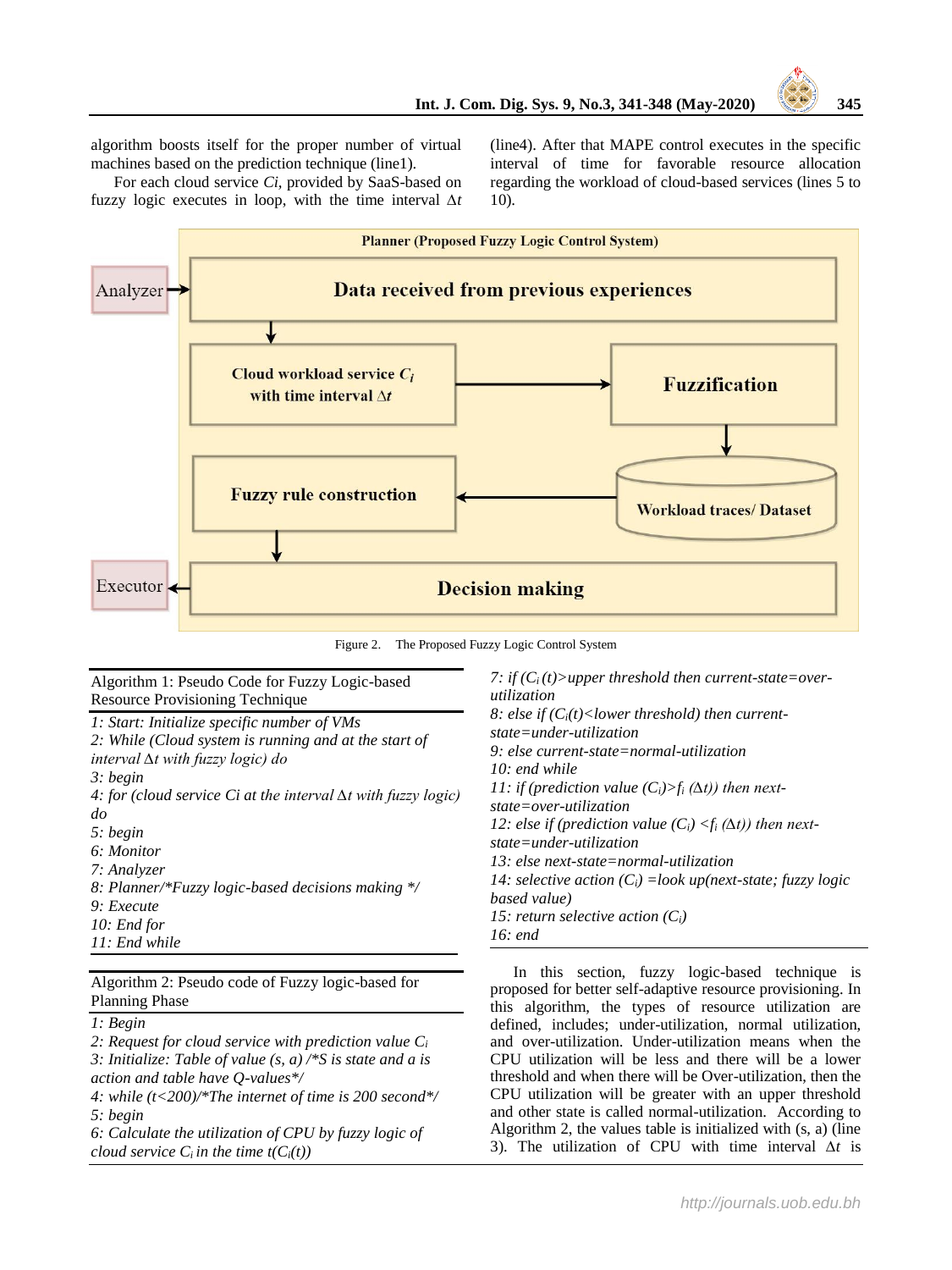

calculated by the fuzzy logic of cloud service *Ci.* (line 6). Fuzzy logic based resource provisioning is proposed by comparing with the predicted cloud-based service *Ci* after every interval of the time line (11 to 14). Finally, the favorable action for cloud-based service *Ci* is looking up the next value in the predicted table.

The utilization of CPU of cloud-based service *Ci* at the interval of time *∆t* is presented as the ratio among the machine instruction per second (MIPS) of virtual machines for the calls of cloud-based service *Ci.*  According to the fuzzy logic-based approach predicated values are better utilized for resource allocation and deallocation.

#### **4. EXPERIMENTAL RESULTS AND DISCUSSION**

The quality of the proposed technique is calculated with the help of real-world traces for metrics based on workload named ClarkNet and NASA. Cloudsim toolkit [\[24\]](#page-6-23) is a framework that is used for simulating and modeling of cloud computing services and its infrastructure. Table 1 shows the workload of ClarkNet and NASA with the comparison of the hybrid approach and proposed approach. The workload of real-world traces includes utilization, SLA violation in percentage, total cost and profit in dollars, allocated virtual machines in the number of virtual machines as shown in Table 1.

#### *A. Evaluation on the Basis of Metrics*

According to the experimental results of Table 1, the data is shown in the graphical representation. Figure 3 shows the differences in CPU utilization and also the total cost of resource utilization between proposed and existing approaches, with ClarkNet workloads traces at every interval. Similarly, in the Figure 4 there is a demonstration of NASA workload traces to compare the difference of CPU utilization and the resource utilization cost regarding proposed and existing approaches.

After observation of both resultant representations, Fuzzy resource allocation planner shows that the CPU utilization is increased than the hybrid approach and the total cost of resources is less than the hybrid approach. Comparatively, the results also show that, the proposed fuzzy logic system is able to maximum CPU utilization and the hybrid approach wastes many resources in both ClarkNet and NASA workloads in most intervals. It happens because of static and conservative allocation of virtual machines by the hybrid approach. On the basis of accuracy prediction, the comparison of cost-aware with fuzzy logic approach outperforms the existing hybrid approach, especially in the case of CPU utilization.

### *B. Cost of Proposed Technique*

In the cloud computing environment, it is important to dynamically resource allocation according to the demands. But, this process is time consuming, depends on the start-up time of VMs, and includes booting of operating system, configuration of operating system and allocation of IP address, which is based on the number of machines, type of machines and location of data centre. In this paper, there is also a goal to decrease the total cost of VMs in terms of time and also machine's initiation cost. For every virtual machine, the initiation cost is based on start-up time of VM and price is based on the type of VM. It can be calculated with equation (1).

# It can be calculated with equation (1).<br> *TotalCost*(*VM* ) = Pr *ice*(*TypeVM* ) × *Time*(*StartupVM*) (1)

TABLE I. COMPARISON OF PROPOSED TECHNIQUE AND EXISTING HYBRID RESOURCE PROVISIONING APPROACH

| ClarkNet workload          | <b>Proposed</b><br>Approach | <b>Hybrid Approach</b><br>[8] |
|----------------------------|-----------------------------|-------------------------------|
| CPU Utilization (%)        | 98.27                       | 97.21                         |
| SLA violation (%)          | 0.91                        | 0.94                          |
| Total cost $(\frac{6}{h})$ | 3.20302                     | 3.62202                       |
| Profit $(\frac{1}{2})$     | 76.0324                     | 70.7221                       |
| Allocated<br>$VMs$ (#VMs)  | 17.7321                     | 14.6875                       |
| NASA workload              | <b>Proposed</b><br>Approach | <b>Hybrid Approach</b><br>[8] |
| CPU Utilization (%)        | 95.23                       | 93.91                         |
| SLA violation (%)          | 0.73                        | 0.88                          |
| Total cost $(\frac{6}{h})$ | 1.9831                      | 2.4835                        |
| Profit (\$/h)              | 59.7521                     | 50.9831                       |
| Allocated<br>VMs(#VMs)     | 13.9318                     | 10.9583                       |



Figure 3. Comparison between resource provisioning and hybrid approach with ClarkNet workload



Figure 4. Comparison between resource provisioning and hybrid approach with NASA workload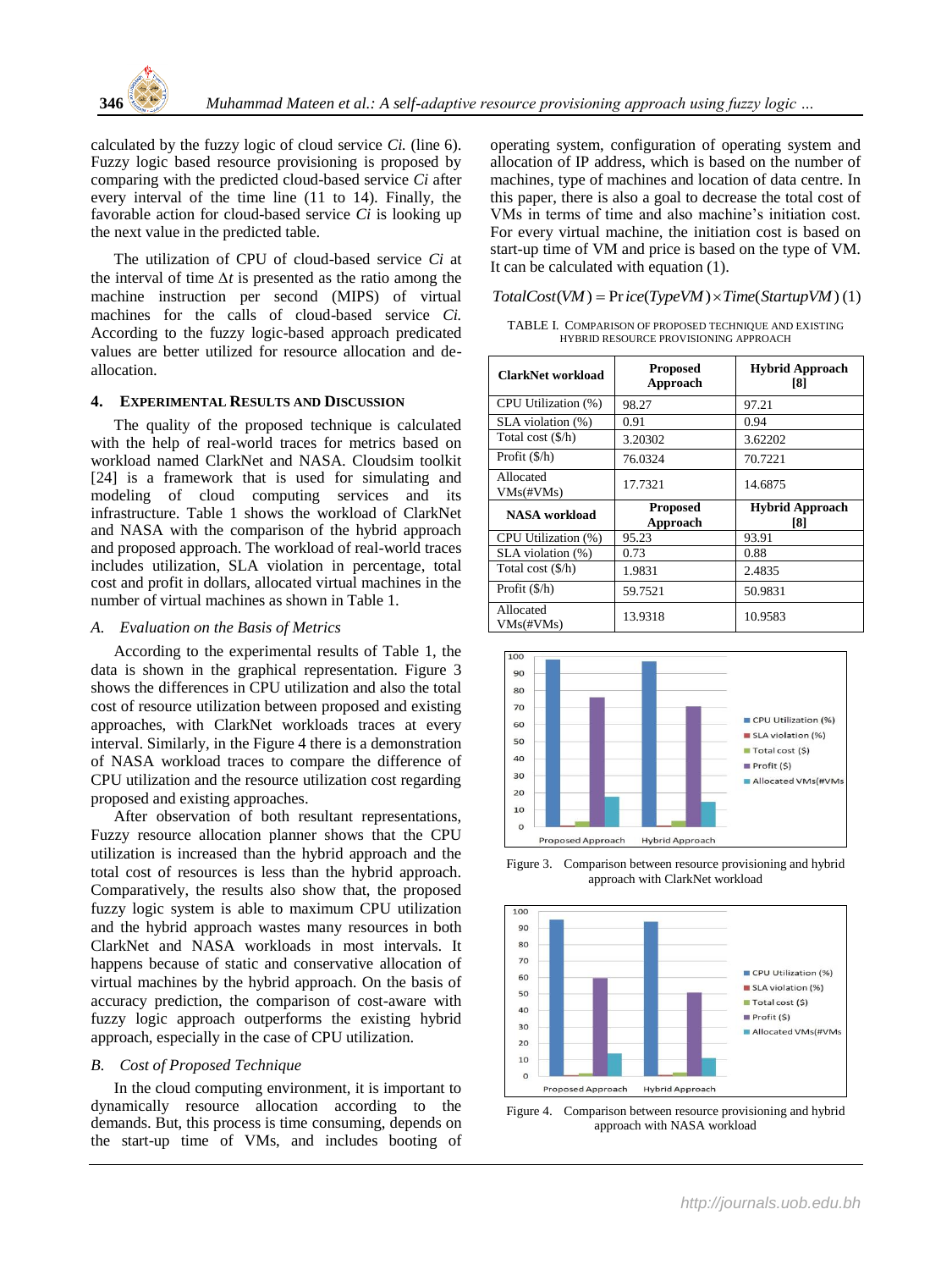#### **5. CONCLUSION**

In this paper, fuzzy logic-based system is applied for self-adaptive resource provisioning to obtain better performance during the fluctuations and imbalance state of CPU utilization and resources workload. For this challenge, the Fuzzy logic system applied on the planning phase of control MAPE loop and obtained better results from other traditional approaches. For the evaluation of the proposed technique, real-world ClarkNet and NASA workload traces are used with different metrics obtained by cloudsim toolkit. The attained results show that the proposed technique outperforms the existing hybrid approach. In the future work, fuzzy logic system can also be applied on the sensor phase and can perform better decisions in the start of control MAPE loop.

#### **ACKNOWLEDGMENT**

The authors declare no conflict of interest.

#### **REFERENCES**

- <span id="page-6-0"></span>[1] J. Dowling, "The decentralised coordination of self-adaptive components for autonomic distributed systems," Citeseer, 2005.
- <span id="page-6-1"></span>[2] M. G. Merideth and P. Narasimhan, "Retrofitting networked applications to add autonomic reconfiguration," in *ACM SIGSOFT Software Engineering Notes*, 2005, pp. 1-7.
- <span id="page-6-2"></span>[3] Q. Zia Ullah*, et al.*, "Adaptive resource utilization prediction system for infrastructure as a service cloud," *Computational intelligence and neuroscience,* vol. 2017, 2017.
- <span id="page-6-3"></span>[4] E. Iranpour and S. Sharifian, "A distributed load balancing and admission control algorithm based on Fuzzy type-2 and Game theory for large-scale SaaS cloud architectures," *Future Generation Computer Systems,* vol. 86, pp. 81-98, 2018.
- <span id="page-6-4"></span>[5] R. da Rosa Righi*, et al.*, "A lightweight plug-and-play elasticity service for self-organizing resource provisioning on parallel applications," *Future Generation Computer Systems,* vol. 78, pp. 176-190, 2018.
- <span id="page-6-5"></span>[6] A. Ragmani*, et al.*, "An Improved Scheduling Strategy in Cloud Computing Using Fuzzy Logic," in *Proceedings of the International Conference on Big Data and Advanced Wireless Technologies*, 2016, p. 22.
- <span id="page-6-6"></span>[7] H. Arabnejad*, et al.*, "A comparison of reinforcement learning techniques for fuzzy cloud auto-scaling," in *Proceedings of the 17th IEEE/ACM International Symposium on Cluster, Cloud and Grid Computing*, 2017, pp. 64-73.
- <span id="page-6-7"></span>[8] M. Ghobaei-Arani*, et al.*, "An autonomic resource provisioning approach for service-based cloud applications: A hybrid approach," *Future Generation Computer Systems,* vol. 78, pp. 191-210, 2018.
- <span id="page-6-8"></span>[9] M. Maurer*, et al.*, "Revealing the MAPE loop for the autonomic management of cloud infrastructures," in *Computers and Communications (ISCC), 2011 IEEE Symposium on*, 2011, pp. 147-152.
- <span id="page-6-9"></span>[10] S. Rusell and P. Norvig, "Artificial intelligent: A modern approach," 2003.
- <span id="page-6-10"></span>[11] B. Piprani*, et al.*, "Comparative analysis of SOA and cloud computing architectures using fact based modeling," in *OTM Confederated International Conferences" On the Move to Meaningful Internet Systems"*, 2013, pp. 524-533.
- <span id="page-6-11"></span>[12] J. Varia, "Cloud Computing: Principles and Paradigms, chapter Architecting Applications for the Amazon Cloud," ed: John Wiley & Sons, 2011.
- <span id="page-6-12"></span>[13] M. P. Papazoglou and W.-J. Van Den Heuvel, "Service oriented architectures: approaches, technologies and research issues," *The VLDB journal,* vol. 16, pp. 389-415, 2007.
- <span id="page-6-13"></span>[14] F. Ramezani, "Autonomic system for optimal resource management in cloud environments," 2016.
- <span id="page-6-14"></span>[15] S. Singh and I. Chana, "Q-aware: Quality of service based cloud resource provisioning," *Computers & Electrical Engineering,* vol. 47, pp. 138-160, 2015.
- <span id="page-6-15"></span>[16] T. Ritter*, et al.*, "Dynamic provisioning of system topologies in the cloud," in *Enterprise Interoperability V*, ed: Springer, 2012, pp. 391-401.
- <span id="page-6-16"></span>[17] M. Maurer*, et al.*, "Adaptive resource configuration for Cloud infrastructure management," *Future Generation Computer Systems,* vol. 29, pp. 472-487, 2013.
- <span id="page-6-17"></span>[18] F. Pop and M. Potop-Butucaru, "ARMCO: Advanced topics in resource management for ubiquitous cloud computing: An adaptive approach," ed: Elsevier, 2016.
- <span id="page-6-18"></span>[19] V. Thangaraj and M. S. B. Somasundaram, "NFC-ARP: neurofuzzy controller for adaptive resource provisioning in virtualized environments," *Neural Computing and Applications,* pp. 1-12.
- <span id="page-6-19"></span>[20] C. Pahl*, et al.*, "Architectural principles for cloud software," *ACM Transactions on Internet Technology (TOIT),* vol. 18, p. 17, 2018.
- <span id="page-6-20"></span>[21] A. Son*, et al.*, "Multi-objective Optimization Method for Resource Scaling in Cloud Computing," in *Proceedings of the 12th International Conference on Ubiquitous Information Management and Communication*, 2018, p. 97.
- <span id="page-6-21"></span>[22] F. Ramezani and M. Naderpour, "A fuzzy virtual machine workload prediction method for cloud environments," in *Fuzzy Systems (FUZZ-IEEE), 2017 IEEE International Conference on*, 2017, pp. 1-6.
- <span id="page-6-22"></span>[23] Y. Wei, et al., "A Reinforcement Learning Based Auto-Scaling Approach for SaaS Providers in Dynamic Cloud Environment," *Mathematical Problems in Engineering,* vol. 2019, 2019.
- <span id="page-6-23"></span>[24] R. N. Calheiros*, et al.*, "CloudSim: a toolkit for modeling and simulation of cloud computing environments and evaluation of resource provisioning algorithms," *Software: Practice and experience,* vol. 41, pp. 23-50, 2011.